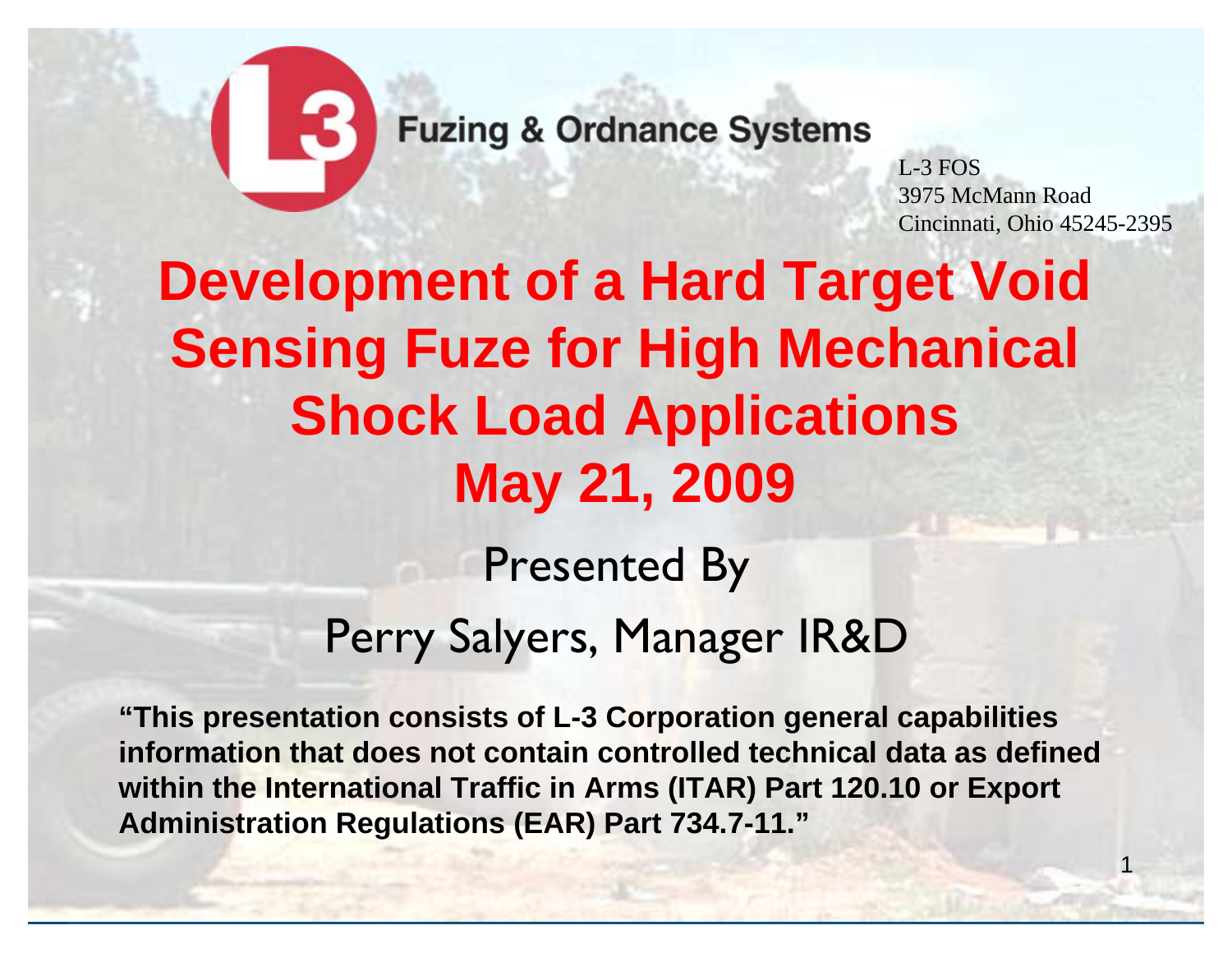# Agenda

- Intelligent Penetrating Fuze CRADA
- Program Overview
- Design Overview
- 1<sup>st</sup> Howitzer Test Series Results
- Design Updates
- 2<sup>nd</sup> Howitzer Test Series Results
- Team Members
- Summary



**Fuzing & Ordnance Systems**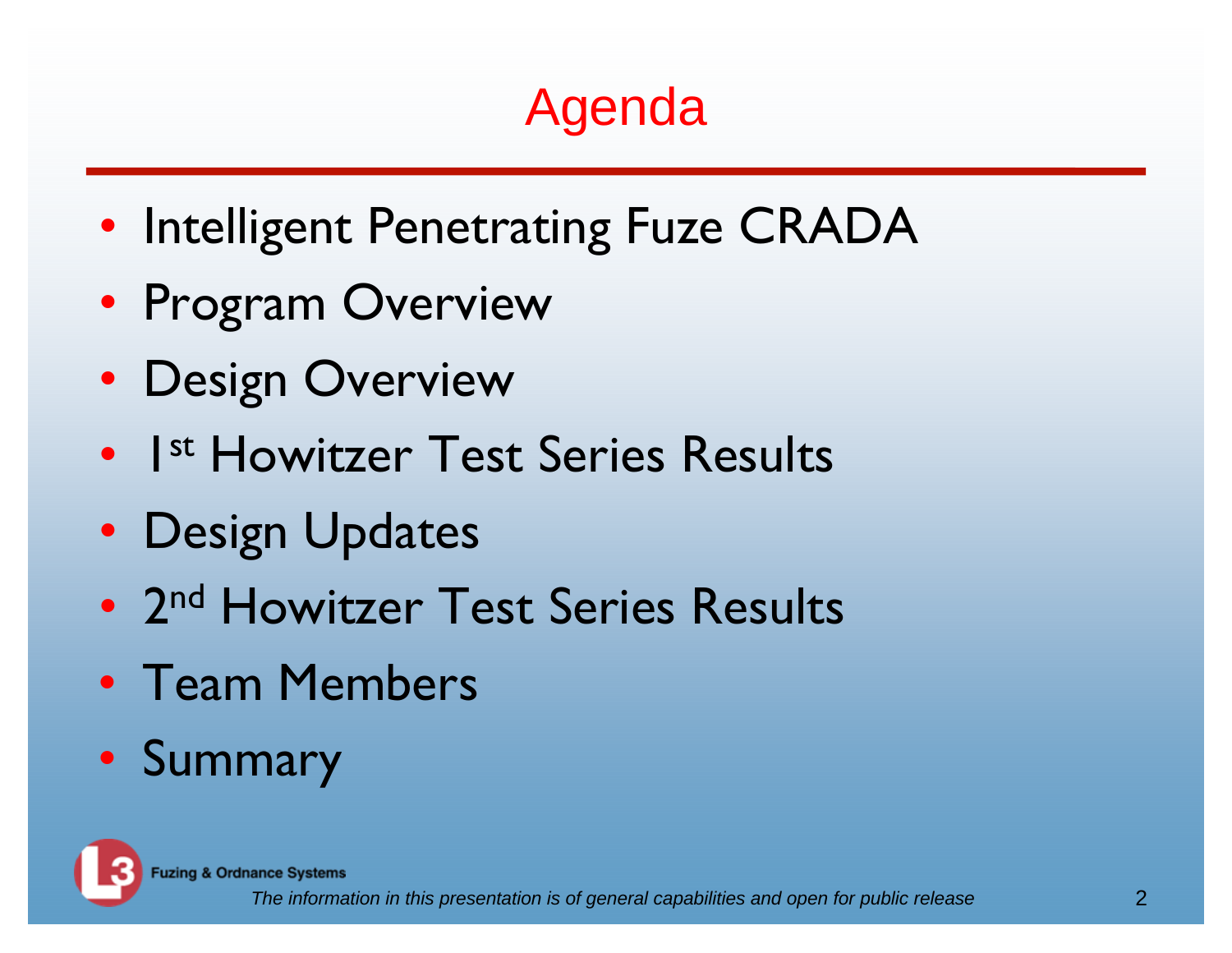## Intelligent Penetrating Fuze CRADA

- CRADA between Air Force Research Laboratory Munitions Directorate and L-3 FOS
- The CRADA was adopted to:
	- $\mathcal{L}_{\mathcal{A}}$  , and the set of the set of the set of the set of the set of the set of the set of the set of the set of the set of the set of the set of the set of the set of the set of the set of the set of the set of th Exchange information & advance current technology for next generation intelligent fuzing for hard target penetrators



**Fuzing & Ordnance Systems**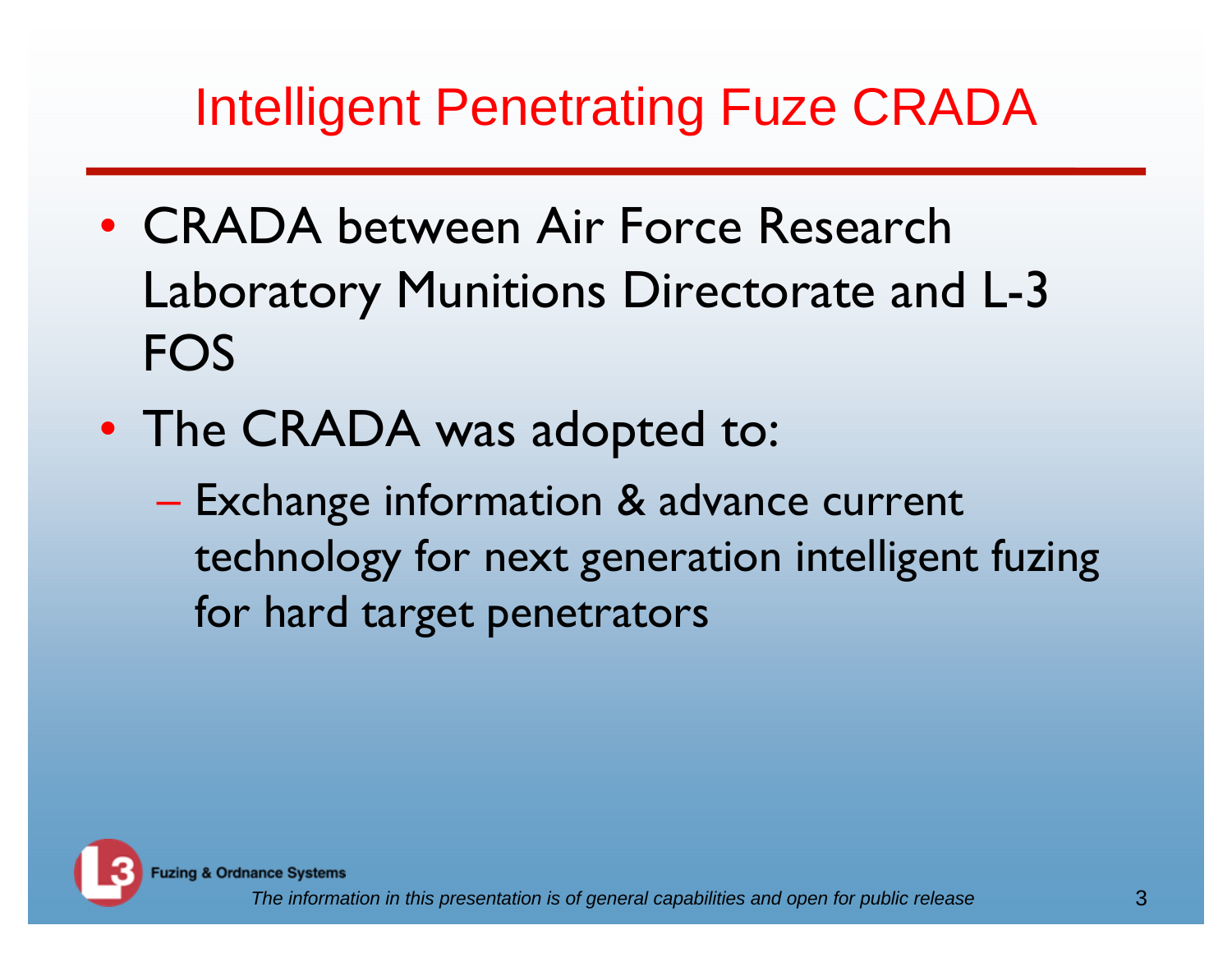## Program Overview

- Review past lessons learned
- Develop system concepts
- Review & iterate design concepts
- Develop detailed design
- Build prototype hardware and perform environmental tests
- Perform 1<sup>st</sup> series howitzer tests
- Evaluate test results & update design
- Perform 2<sup>nd</sup> series howitzer tests
- Evaluate test results & prepare final report

**Fuzing & Ordnance Systems**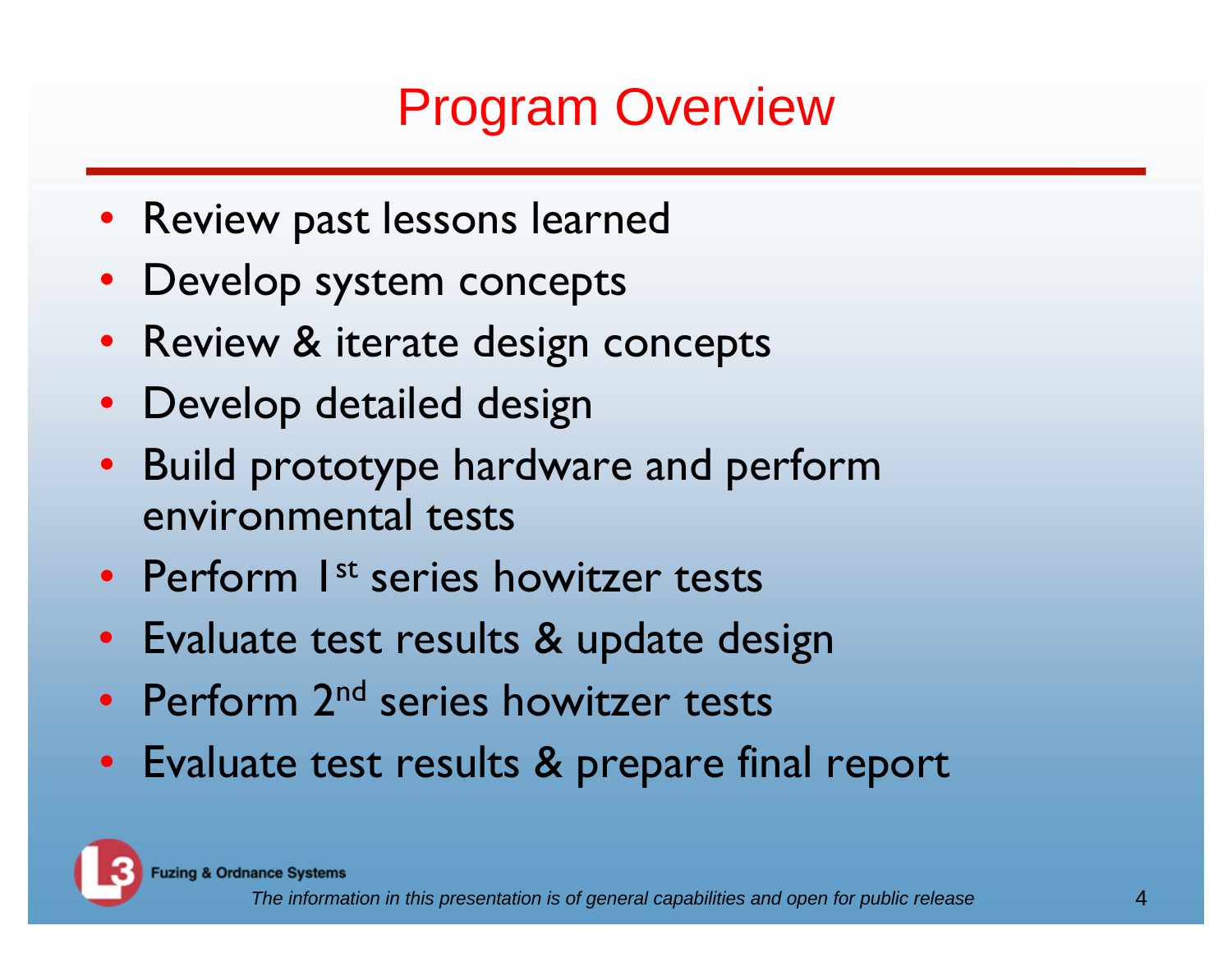## Design Overview

- Multiple concepts and trade studies reviewed
- Modular approach selected
- $\bullet$  Cantilevered fuze structure selected
- $\bullet$  Design developed for structure and impact survivable modules
	- Arm & Fire Module
	- Intelligent (data recorder) Module



#### **Initial Design**



**Fuzing & Ordnance Systems**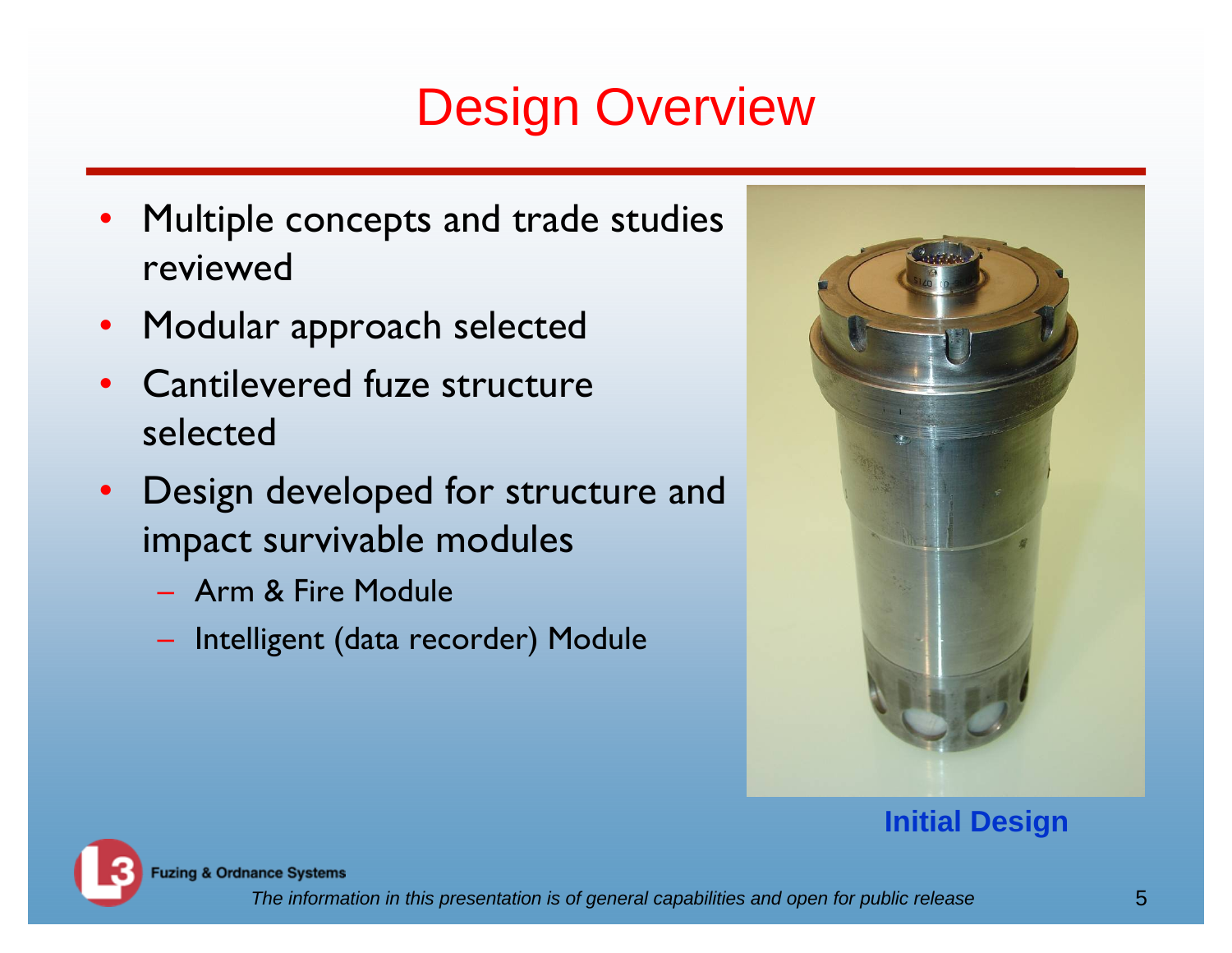## Design Overview

- In-house testing performed
	- Thermal shock
	- Mechanical shock
	- Air gun tests
- 1<sup>st</sup> howitzer test series performed
- Design updates made



#### **Final Design**



**Fuzing & Ordnance Systems**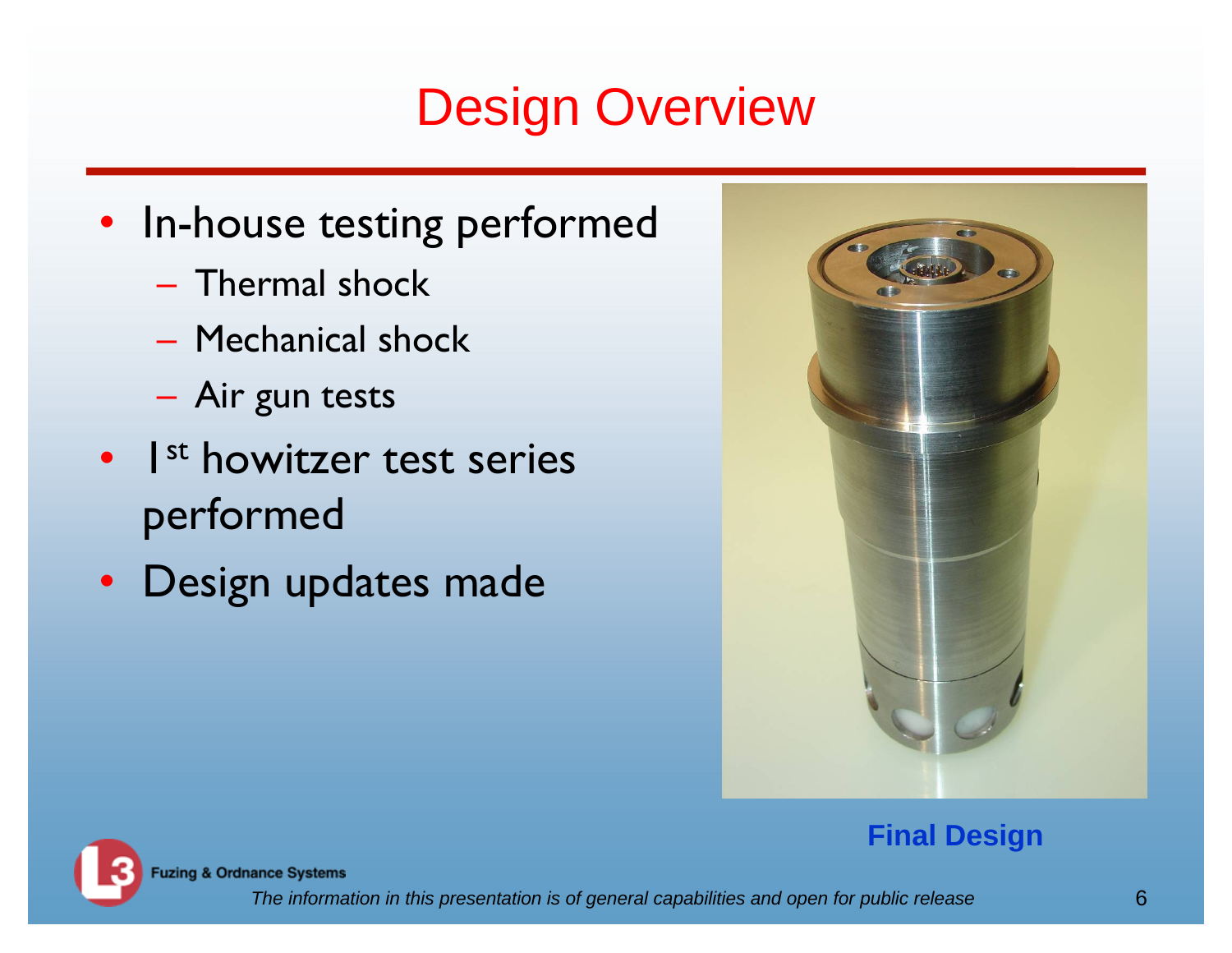### Design Overview Final Configuration





**Fuzing & Ordnance Systems**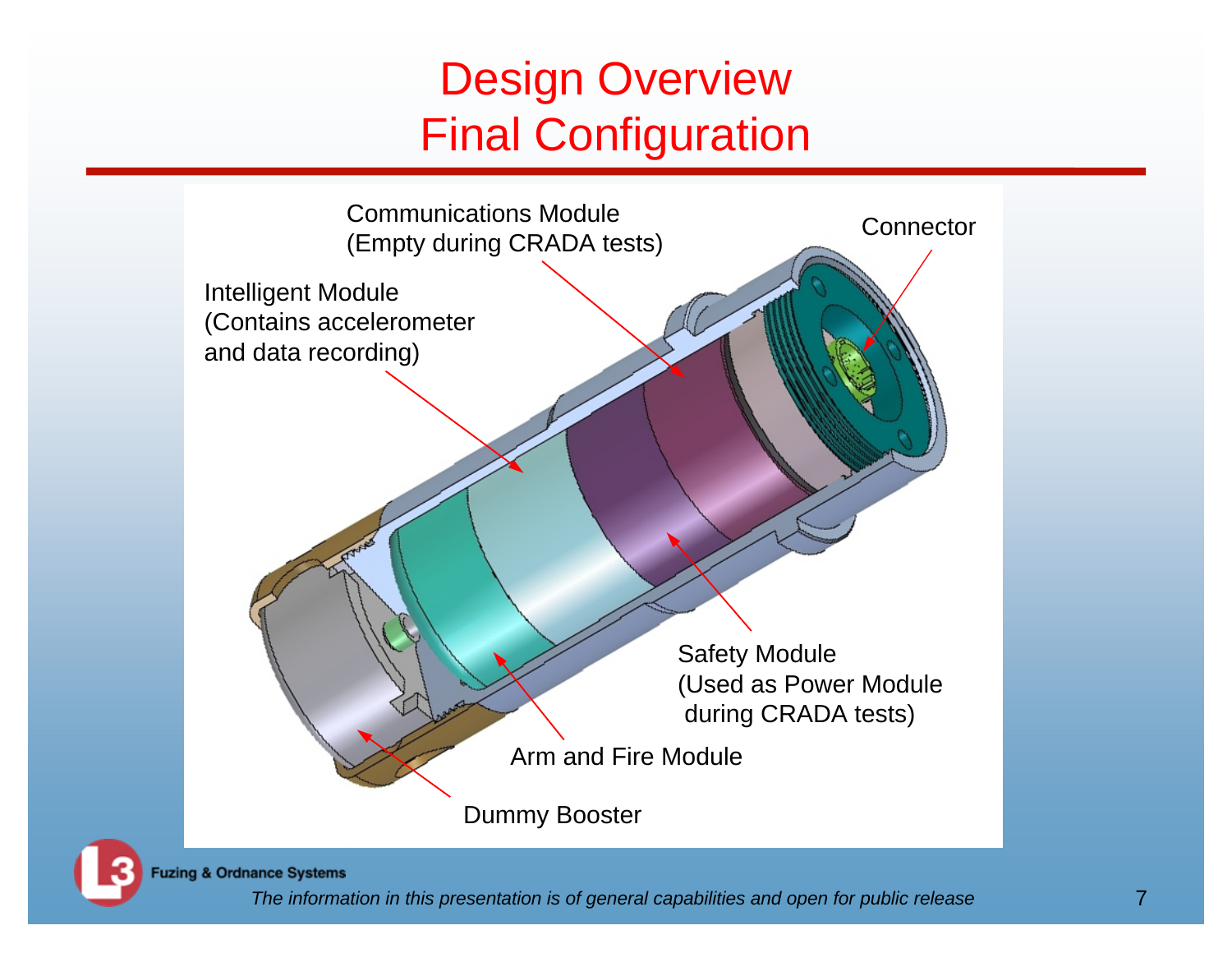## 1<sup>st</sup> Howitzer Test Series Results

- AFRL Howitzer tests Jan 2008
	- – $-$  1st shot 9 inch, 5000psi
	- 2<sup>nd</sup> shot 2 ft thick target, 5000psi
	- $-$  3 $^{\rm rd}$  shot 2ft thick target followed by another 2ft  $^{\rm c}$ thick target, 5000psi
- Results
	- Same hardware fired in first two shots with inert LEEFI
		- Arm/Fire module survived and still functions
	- STUBBI projectile stuck in wall on third shot
		- Very high g impact
		- Live LEEFI fired

**Fuzing & Ordnance Systems**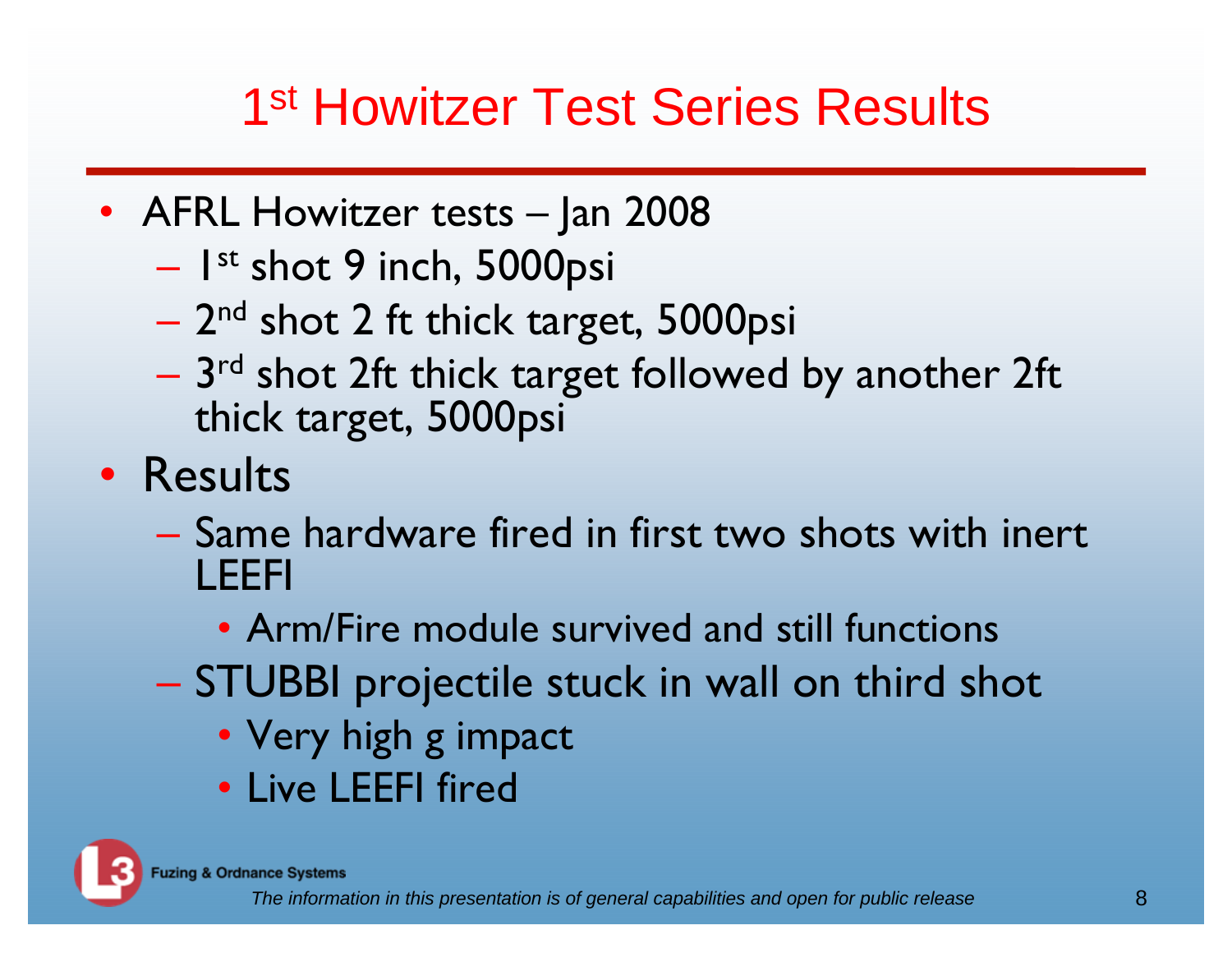### 1<sup>st</sup> Howitzer Test Series Results



#### **Shot #1**

**Shot #3**





**Fuzing & Ordnance Systems**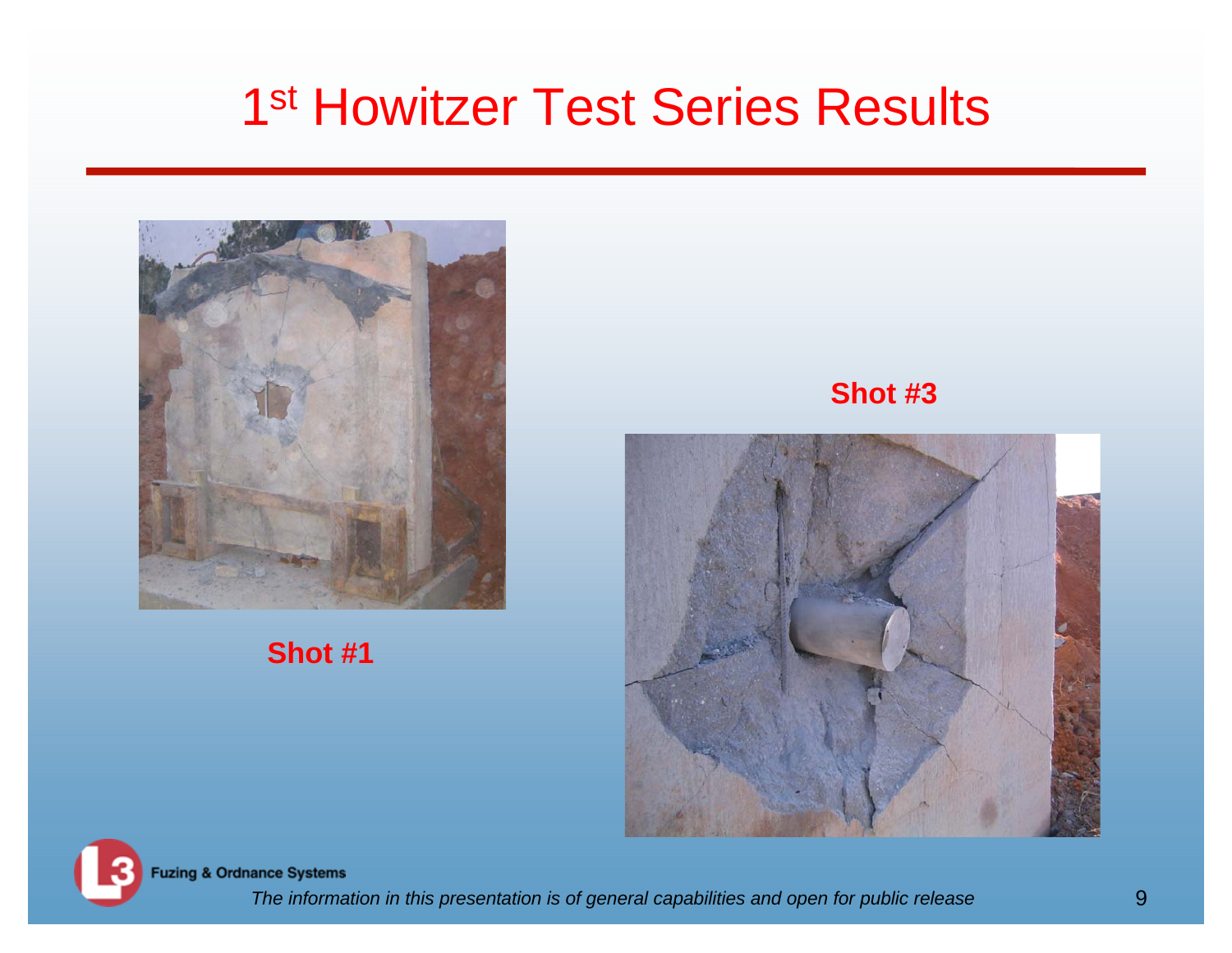## 1<sup>st</sup> Howitzer Test Series Results

- Results Cont'd
	- Mechanical design proved to be robust.
		- Only mechanical failure was external connector broke free during impact
	- Main disappointment of the test was the inability to record data
		- Recorder reset due to main connector
		- Internal damage on 2<sup>nd</sup> & 3<sup>rd</sup> shots
	- Arm/fire module survived high g shock
		- No redesign required

**Fuzing & Ordnance Systems**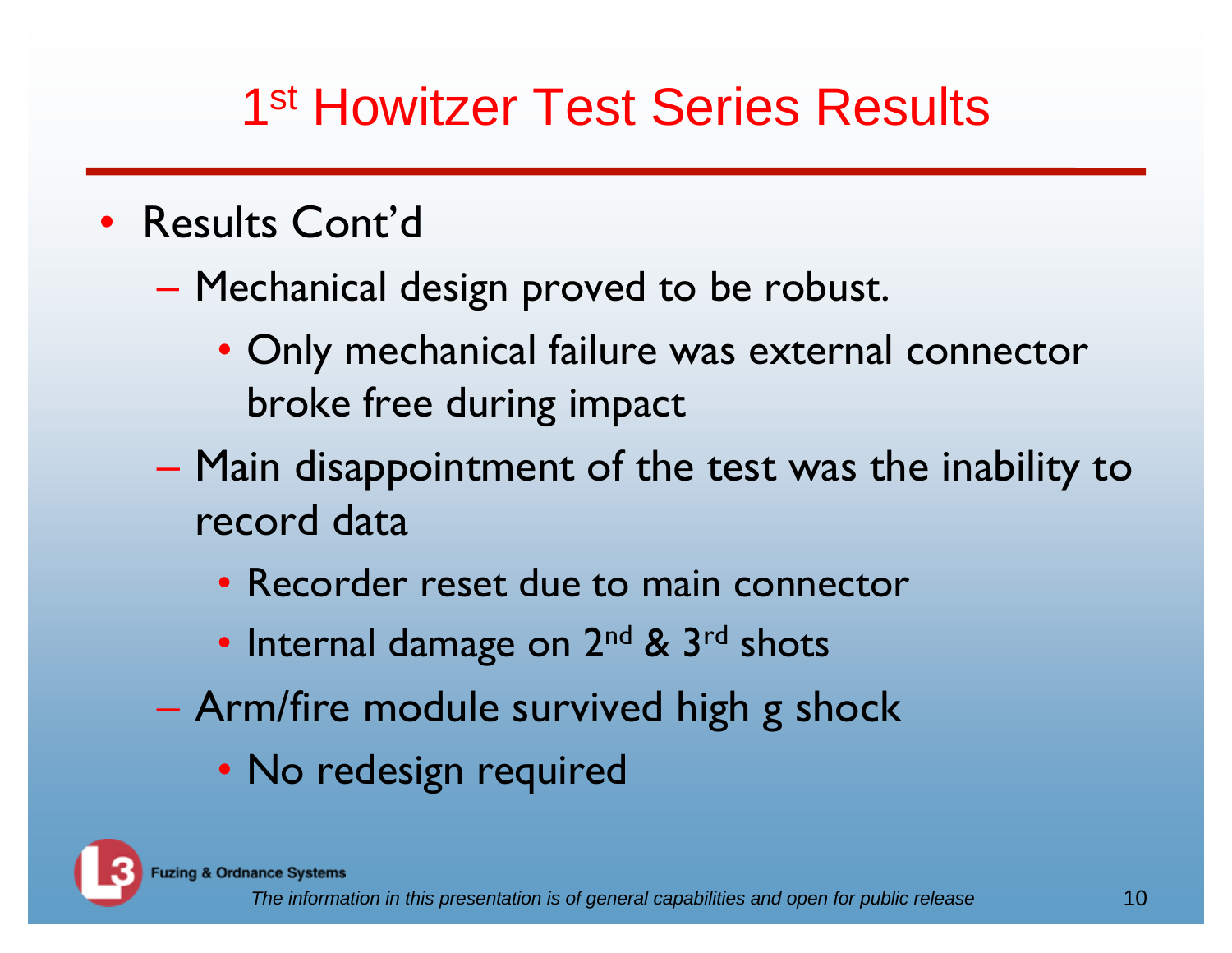# Design Updates

- Mechanical design improvements made to 1st Iteration Hardware
	- Module alignment feature changed for each cup to make more robust during impact
	- Fuze body was modified in order to use existing mounting hardware provided by AFRL
	- $\mathcal{L}_{\mathcal{A}}$  , and the set of the set of the set of the set of the set of the set of the set of the set of the set of the set of the set of the set of the set of the set of the set of the set of the set of the set of th FOS engineering reports exist for each design improvement

**Fuzing & Ordnance Systems**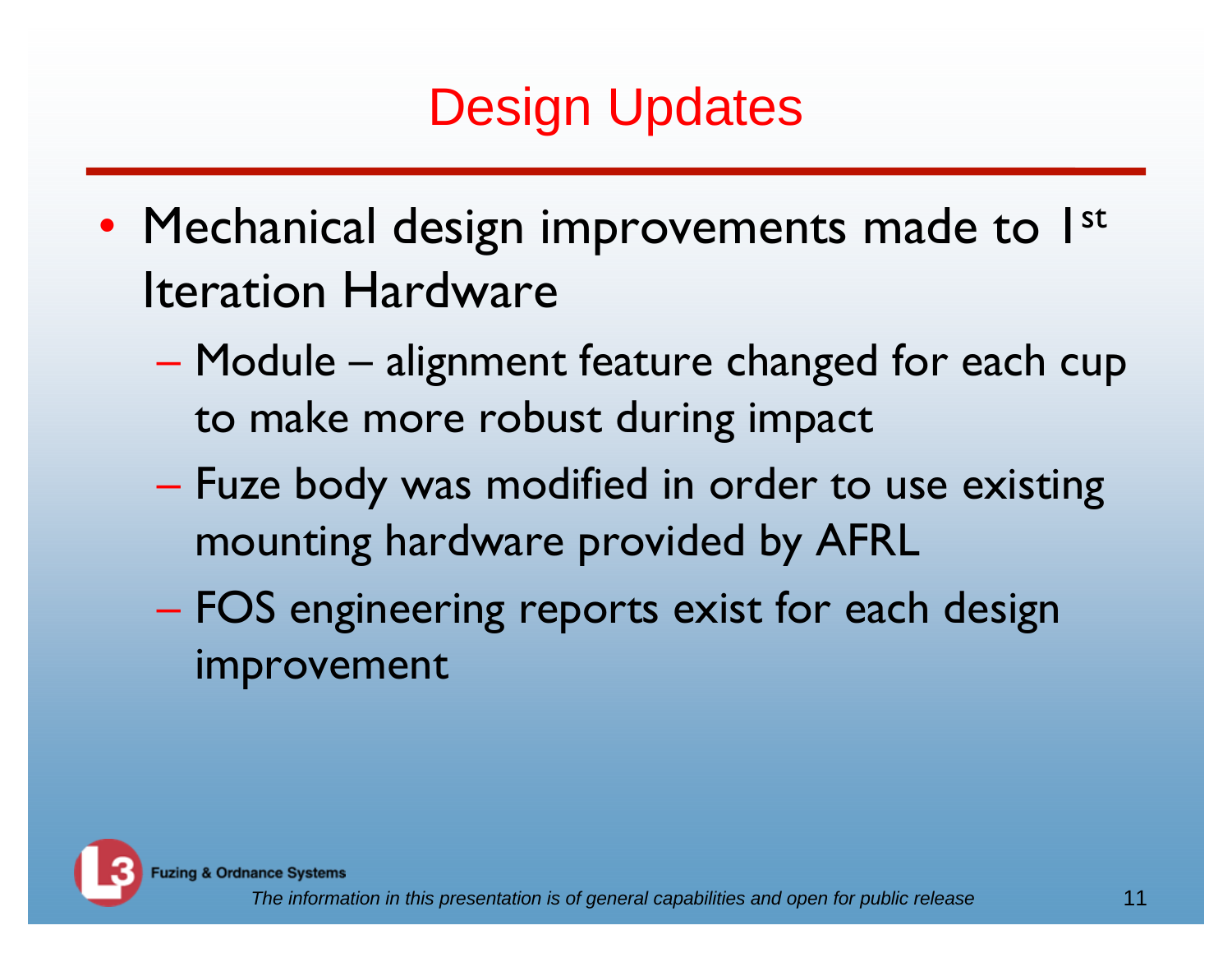# Design Updates

- Electrical Design Improvements made to 1<sup>st</sup> Iteration Intelligent Module
	- Major redesign
	- Changed microcontroller
	- Real-time data storage with non-volatile memory
	- $-$  Incorporated removable accelerometer module
		- Allows use of surface mount or screw mount accelerometers from multiple suppliers
	- These changes were derived from separate IRAD program for a standalone data recorder
		- Next paper provides information on FOS Data Recorder
	- Added Void sensing Algorithm provided by ARA

**Fuzing & Ordnance Systems**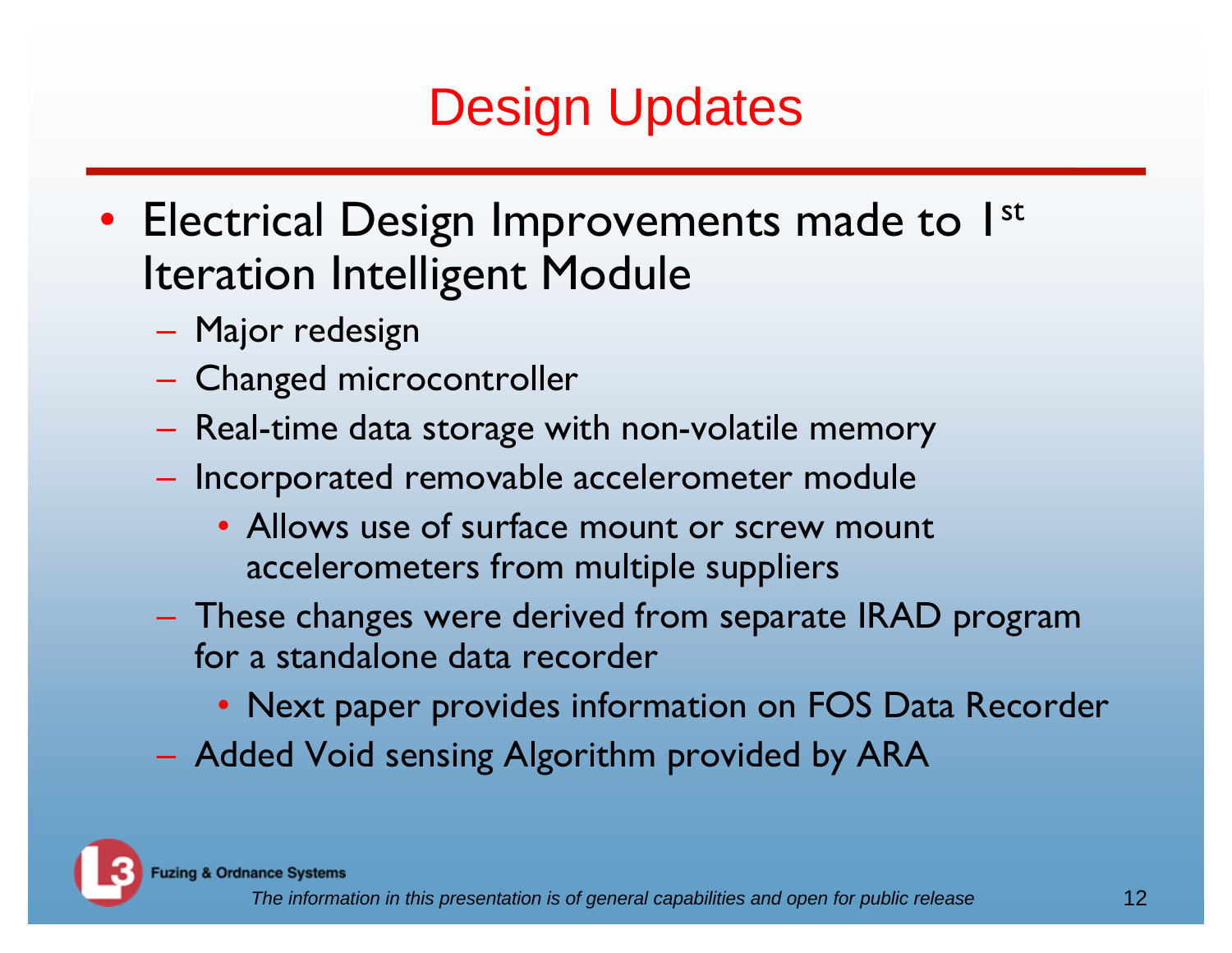## 2<sup>nd</sup> Howitzer Test Series Results

- AFRL Howitzer tests July 2008
	- Ist shot 2ft thick, 5000psi
	- 2nd shot 2ft thick, 5000psi
	- 3rd shot complex target, 9" wall, 3.5 ft air gap, 9" wall
- Results
	- Valid data retrieved from all analog and digital inputs
	- No damage to fuze structure, electronic modules and connector
	- The power module and intelligent module still functioned through main connector
	- Visual verification of LEEFI initiation
		- Recorder data showed LEEFI detonated at proper time

**Fuzing & Ordnance Systems**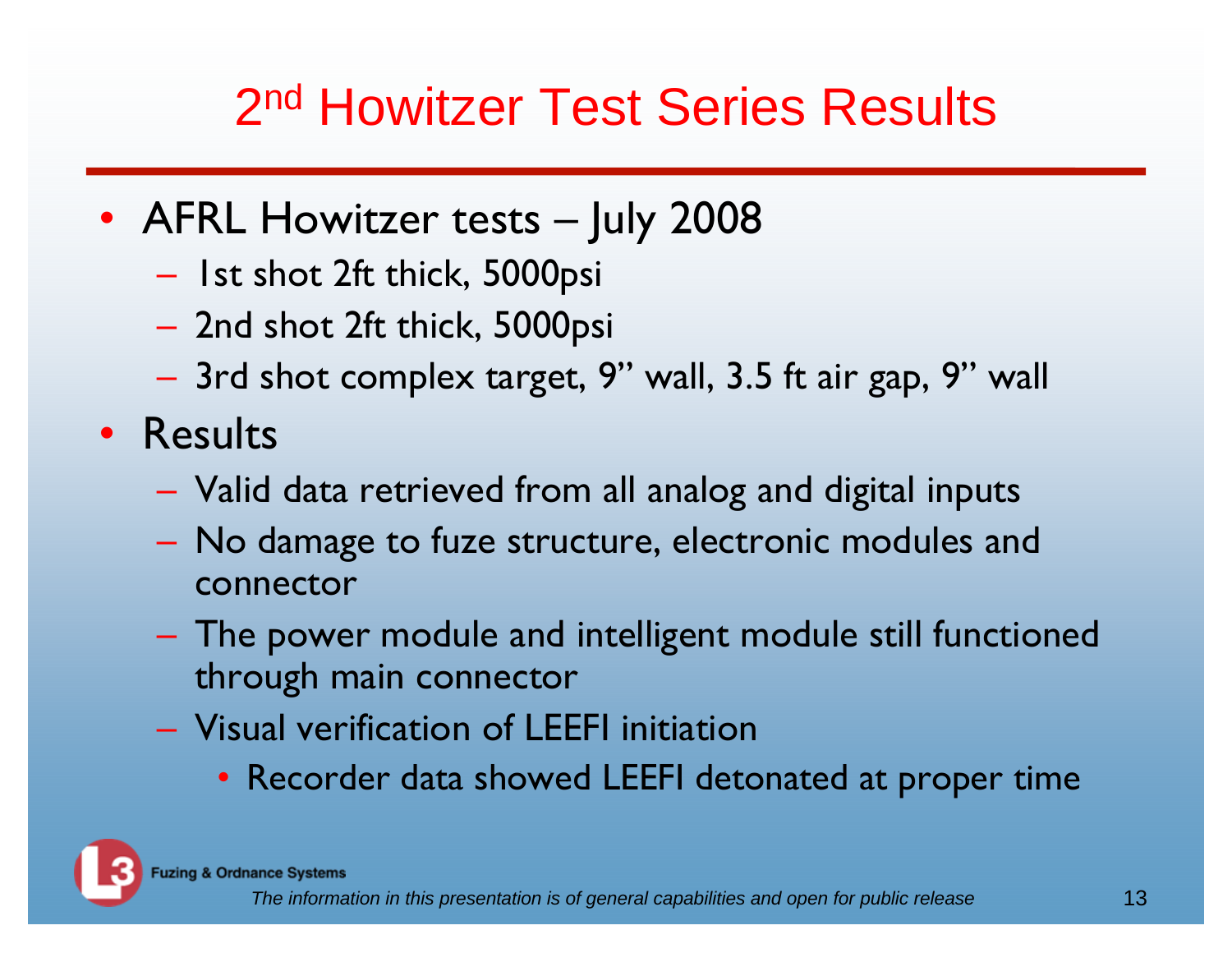### 2<sup>nd</sup> Howitzer Test Series Results







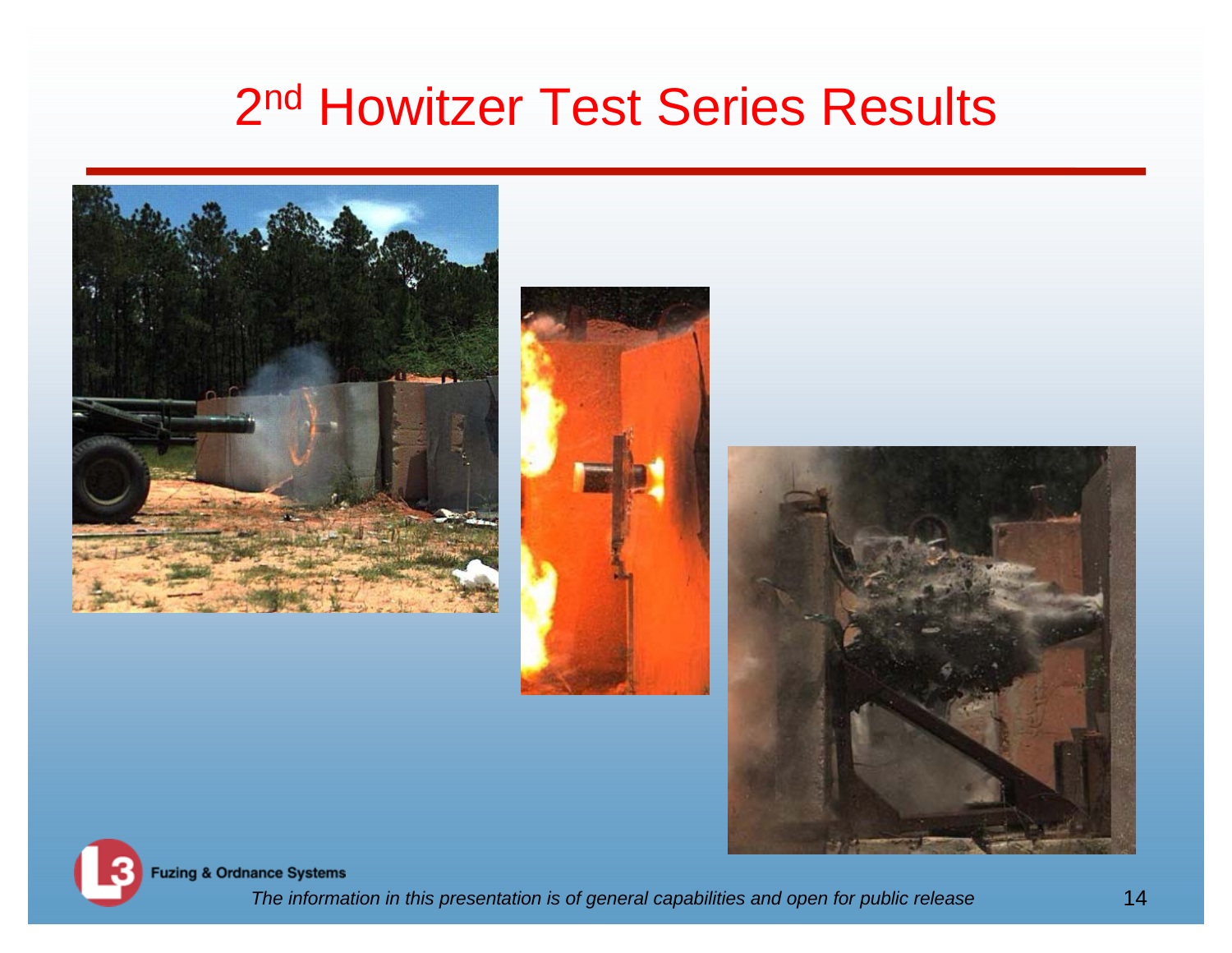#### 2<sup>nd</sup> Howitzer Test Series Results Shot #1



#### 2ft thick, 5000psi

**Fuzing & Ordnance Systems**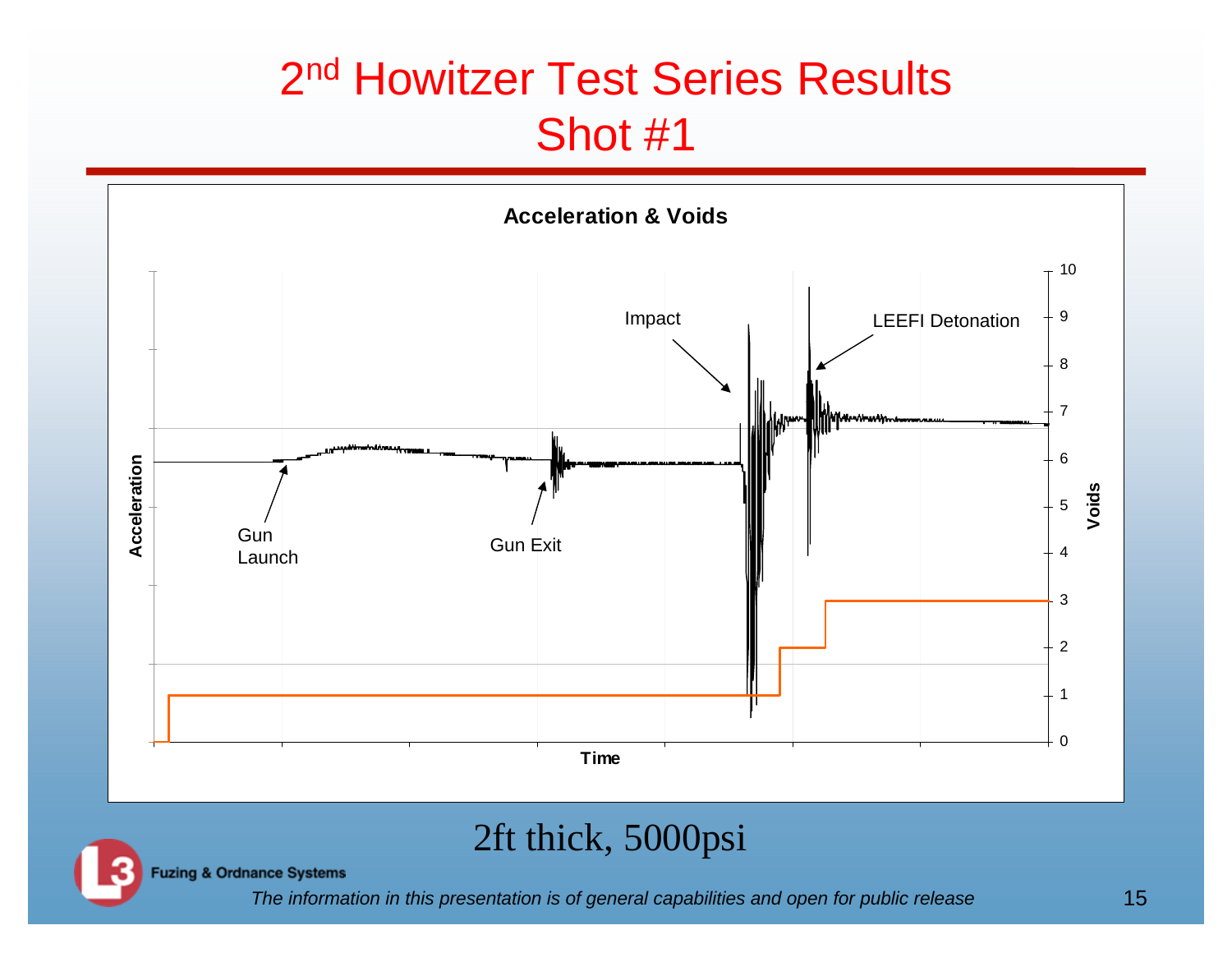#### 2<sup>nd</sup> Howitzer Test Series Results Shot #2



#### 2ft thick, 5000psi

**Fuzing & Ordnance Systems**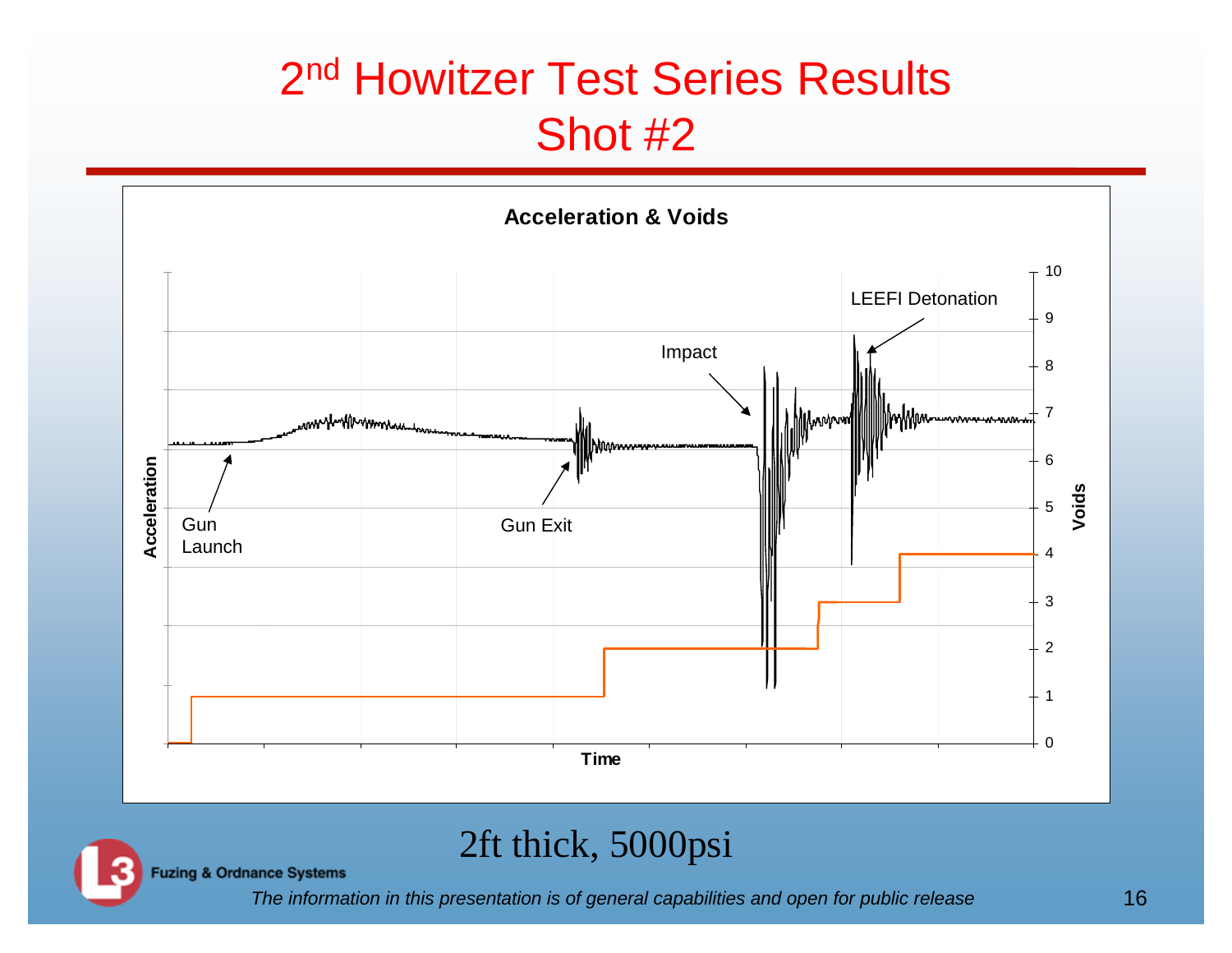#### 2<sup>nd</sup> Howitzer Test Series Results Shot #3



#### Complex Target, 9 inch target then 3.5 ft air then 9 inch target

**Fuzing & Ordnance Systems**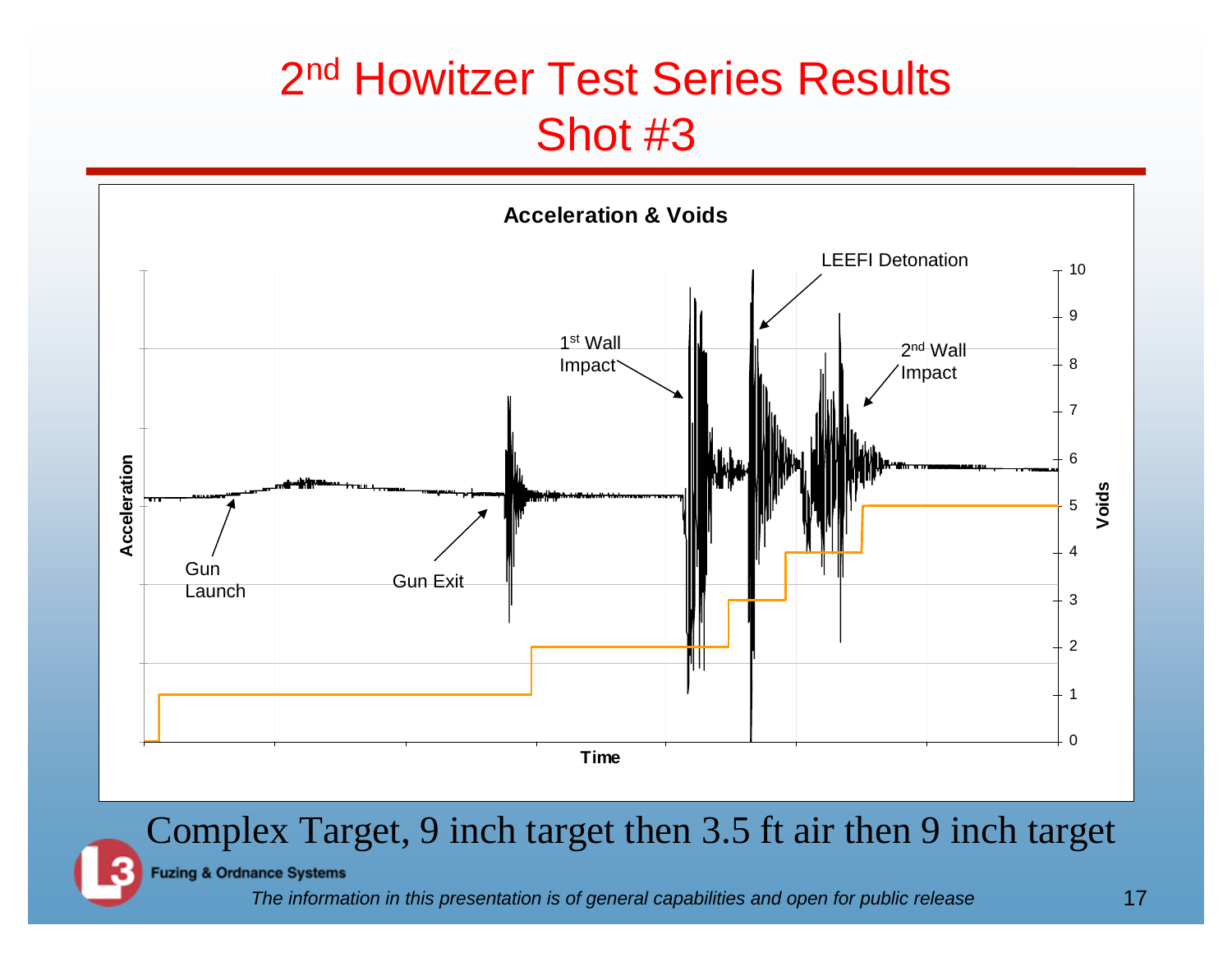## CRADA Team Members

- L-3 FOS
	- Scott Colegrove
	- Noah Desch
	- Marc Worthington
	- Perry Salyers
	- Dave Lawson
- Eglin AFRL
	- Tim Tobik
	- Howard White
	- Kelly Oliver
	- Dick Mabry
	- Mark Lynch
	- $-$  Fuze Experimentation  $\overline{\phantom{a}}$ Facility Team
- ARA
	- John Perry
	- Ron Lundgren



**Fuzing & Ordnance Systems**